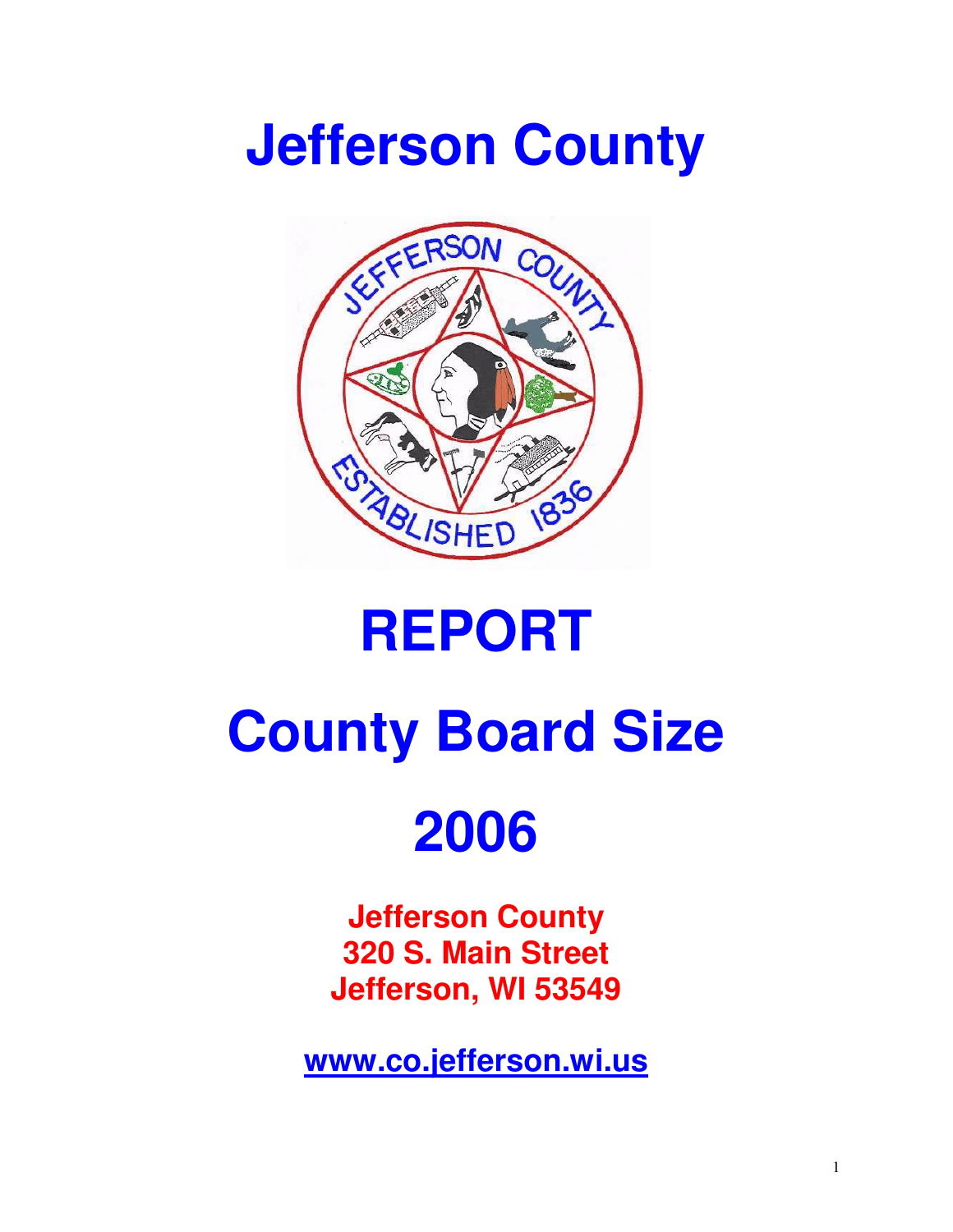*JeffersonCounty Board Agenda item 14 z March 14, 2006* 

#### **County Board Size**

#### **Background**

State statutes dictate that counties with between 50,000 and 100,000 population may have up to 39 supervisors. Jefferson County has 30 supervisory districts. That size was set in 1981 when the County Board reduced it from 38. In 2001, the County Board considered but did not adopt a proposal to downsize to 26 districts. The decision was in response to data showing that the total savings from reducing four districts would be about \$2,700 annually. This was based on a fee of \$45 per meeting multiplied times 12 county board meetings each year per supervisor plus \$135 each annually in mileage. The 2001 discussion was prompted by the requirement to reapportion districts following the availability of 2000 census data.

On January 4, 2006, Governor Doyle signed Act 100 which allows county boards to reduce their size in between the decennial census, which forms the basis for reapportionment of electoral districts. Until Act 100 was signed, only Milwaukee County had the statutory right to change its county board size between censuses.

The law also allows citizens to seek a reduced county board size through a referendum process. The referendum must state the size of county board that is sought by the petition. It can be **any** number the petitioners choose, as long as it is less than the current size. The referendum must have signatures of 25 percent of the voters who voted in the last supervisory election. County Clerk Barb Frank calculates this to be 1,743 signatures.

Act 100 stipulates that the change in the county board size, whether it is prompted by county board action or referendum, can not take effect before 2008. A reduction under this law can occur only once between censuses. Presumably, at the earliest, the new districts would have to be set by November 2007 because that is when candidates must take out their nomination papers to seek supervisory office in the April 2008 election.

#### **Discussion**

On January 5, the Legislation and Rules Committee took up a discussion of the new law. The committee agreed that a primary concern for any resizing of the county board is the number of committee seats that need to be filled. Issues around identifying proper committee size include: large enough size to prevent lack of quorums; large enough size to prevent illegal meetings (this is especially of concern with committees of only 3 members when two members run into each other in the community and "chat" about issues on their mind) and large enough size to provide for diverse geographic representation. Most county board committees currently have five members. A few have only three. Still fewer have seven. The committees with larger numbers are driven by statutory requirements of who must be on the committee.

The Legislation and Rules Committee sent several resolutions to the County Board in February proposing changes to the Board's current committee structure. This proposed restructuring was part of the normal "housekeeping" the County Board conducts before every supervisory election. However, the discussion created by Act 100 prompted the committee to be more aggressive about combining or reducing committees.

In its examination of the issue, the Legislation and Rules Committee identified several issues it thought county board members should consider in their review and evaluation of Act 100.

#### *Cost of having 30 county board districts*

The County Board's 2005 budget for salaries, per meeting fees, and expenses for 30 supervisory districts was \$165,627. This budget is based on supervisors each being paid \$55 per meeting that they are authorized to attend, and a \$50 per month salary.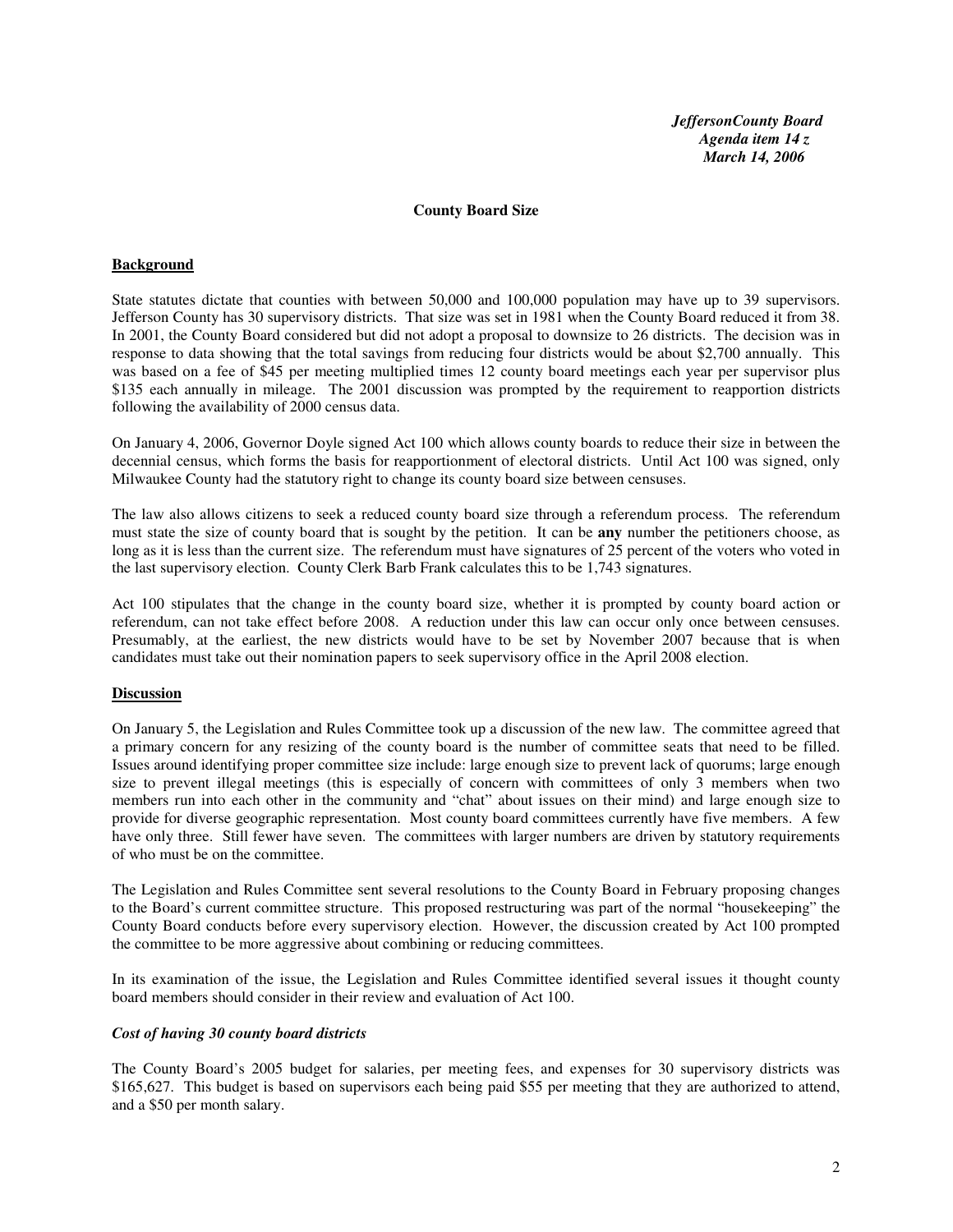The difference in a per diem payment system and a salary system is an important distinction. A salary system, such as in Waukesha County means the county pays regardless of how much work a supervisor performs. The per diem system, such as in Jefferson County, means the county pays only if a supervisor attends the committee meetings he/she is assigned to.

Therefore, cutting a supervisor in a salary system brings greater savings than cutting a supervisor in a per diem system. In Waukesha County, cutting a supervisor saves \$9,121 salary per year. In Jefferson County, cutting a supervisor saves \$1,320 in annual salary and board meeting fees. The per meeting fee will still need to be paid to the supervisor who is assigned the committee duties of the eliminated supervisor. Therefore, substantial savings from reducing the number of supervisors are not found in the per meeting payment system, unless the number of committees and/or committee meetings are reduced.

Thus, the challenge for the Jefferson County Board is to determine if the public believes that proper oversight of county government can be performed with fewer committees and committee meetings.

#### *County Board oversight*

The County Board that was elected in 2004 provided unprecedented tax reduction for county taxpayers. Jefferson County was the only county in the state to cut its budget on all counts in 2005. The Board cut actual spending, cut the tax levy, and cut the mill rate. This cutting occurred while equalized valuation increased. The Board cut the tax rate again in 2006.

These tax cuts came about through the vigorous work of county board committees. Under the leadership of the new board chairman and vice chairmen, the County Board cut \$1.4 million in annual spending without reducing services.

These cuts came as a direct result of supervisors attending more meetings and using more temporary committees than previous county boards. This effort – and the per meeting reimbursements that financed it – produced significant savings for the taxpayers.

This experience seems to confirm a 2003 Wisconsin Taxpayers Alliance study that found that larger boards actually save money. The non-partisan group found that spending per taxpayer decreases approximately \$8 to \$10 with each additional supervisor on a county board.

#### *Workload of county supervisors*

County supervisors are each expected to serve on two to three committees. Some supervisors serve on four or five committees. Others serve on only one. Committees meet once or twice a month. Meetings last from one to five hours. And on rare occasion, some committees meet all day. The County Board meets one night per month for 2-3 hours. In addition, supervisors are expected to spend time preparing for meetings by reading materials and asking questions in advance. They also handle concerns and inquiries from constituents.

In a recent survey of current county board members, supervisors reported working between seven and twenty hours per month. Several report serving ten or more hours per week.

While many supervisors are happy with the results of their tax cutting during the 2004-2006 session, several also noted that they were "maxed out" and could not absorb any more work or meetings than was required of them these past two years.

Jefferson County supervisors each represent 2,600 citizens. The statewide average for county supervisors is 2,700. Of the state's ten counties with similar size population to Jefferson County, five have larger county boards and four have smaller county boards than Jefferson County.

County Clerk Barb Frank reports that many citizens seeking information about county board seats choose not to run when they learn the time commitment required. She notes that reducing the number of supervisors would increase the workload on each supervisor and would probably deter more people from running for county board.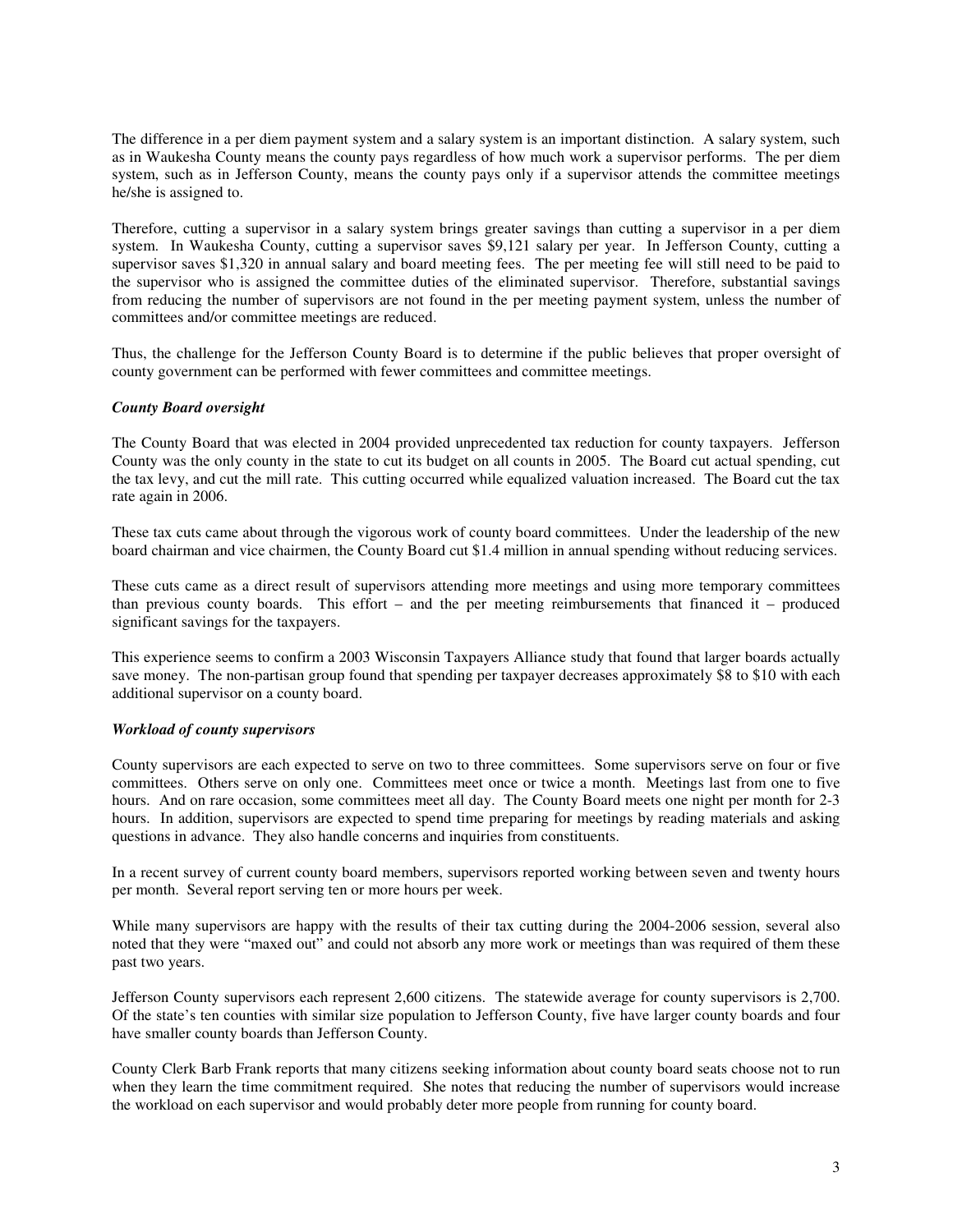With levy caps, it is quite possible that more work will be required, as supervisors will have to make many difficult choices about which programs to fund and which to eliminate.

#### *Changing the number and size of County Board committees*

Reducing county board size requires reducing the number and size of county board committees. The Legislation and Rules Committee conducted a review of county board committees. They identified which committees are mandated by state statute and which are not.

Currently, the current county board committee structure requires about 109 committee assignments. This means about three committee assignments per supervisor. In an effort to reduce those assignments, capture any possible savings now – and to prepare the way for the board to consider a downsizing plan – the committee is suggesting several substantial committee changes. Their recommendations would reduce assignments to the low 80s. The proposals will be taken up and reviewed by the County Board at its March meeting. If approved, there would be an estimated savings of \$15,000 to \$20,000 annually now, without a reduction in the board size.

In the long run, whether or not these committee reductions produce the expected cost savings depends on a number of factors. If the committees are overloaded because fewer members are handling the workload, will they require additional meetings? Currently if a meeting runs beyond four hours, the county pays each supervisor an additional \$25 meeting fee to compensate supervisors for their time. It is uncertain if more of these fees will be paid because meetings are longer as a result of two or more committees being merged into one.

It should be noted that the ability to reduce county committees is easier said than done. In large part, this is due to state mandates.

For example, the state does NOT mandate a Board of Health. This led the Legislation and Rules Committee to discuss eliminating the county's 7-member board. When the public balked at this proposal, the committee discussed reducing the committee to three members. This was deemed problematic because state statutes require that if a county has a Board of Health, at least three members must be public appointees, which would result in a Board of Health with no elected officials. In the end, the Legislation and Rules Committee opted to recommend a five member board with three public members appointed by the County Administrator and two elected officials. While this sacrifices control of the Board of Health by elected officials, it eliminates two committee assignments for supervisors.

#### *Cost of reducing the County Board*

The work of reducing county supervisory districts falls to the County Clerk and the County Land Information Office, which is responsible for drawing the maps that create the supervisory districts.

This is a complicated but necessary process that must respect the constitutionally mandated "one man, one vote" doctrine. This has been tested in Wisconsin courts in the past. The current system for apportioning supervisory districts is a result of a 1965 court case brought by a Milwaukee Sentinel editor. The court ruled that supervisory districts must be apportioned by population to preserve the 14<sup>th</sup> Amendment's guarantee of equal representation.

In addition, there are three key requirements in Wisconsin Act 100:

1. "the districts are substantially equal in population according to the most recent countywide federal census"

2. "the districts consist of contiguous whole wards in existence at the time at which the redistricting plan is adopted"

3. "to the extent possible, place whole contiguous municipalities or contiguous parts of the same municipality within the same district"

According to Land Information Office Director Andy Erdman, the current supervisory district plan of 30 districts had an average district size of 2,525 residents based on the 2000 census block statistics. The targeted population in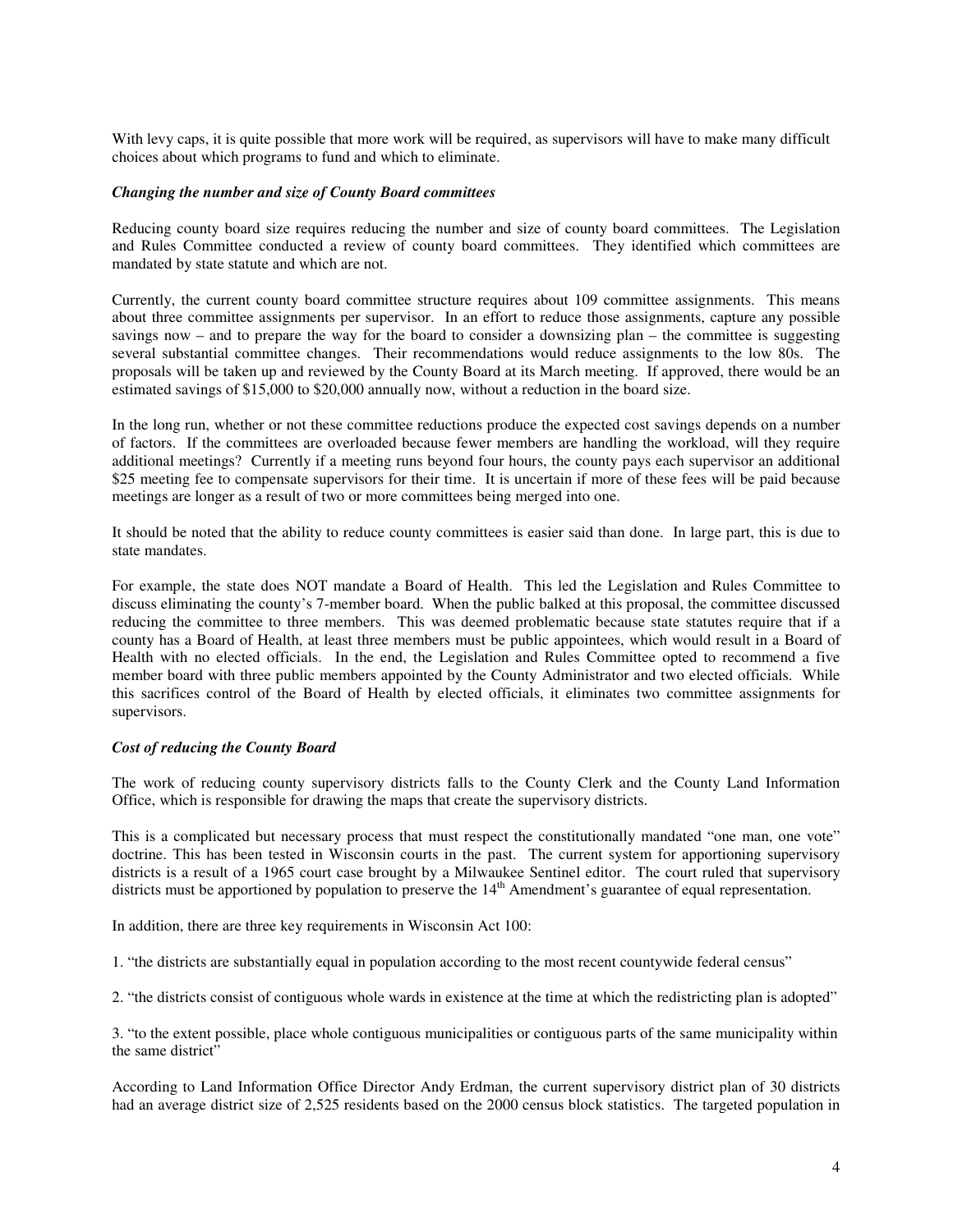each supervisory district was no more than a 5% plus (2,651) or minus (2,399) variation. We believe this met the one person one vote doctrine of equal representation in a reasonable manner.

A reduction in districts to a number that can be divided equally into 30, such as 15 or 10, could be achieved by combining one or more supervisory districts**.** In a supervisory district plan with any other number of districts, it most likely would be impossible to meet the plus or minus 5% target district population, without modifications to local ward plans, Erdman said. Modification of wards is not allowed in this process, notes Corporation Counsel Phil Ristow.

A note of caution. There is consensus among the Legislation and Rules Committee, the County Board Chairman, the County Administrator, the County Clerk, and the County Corporation Counsel that reducing the board to 15 or fewer supervisors could increase operating costs because it may move the position to a part-time or full-time job requiring support staff, offices, and the payment of benefits, as determined by the smaller board..

In addition, any future County Board can establish higher salaries for the next term. This could happen if the work load doubles. Getting a majority vote to make such a change is far simpler on a smaller board. Hence, the likelihood of a pay raise increases when there are fewer supervisors voting.

If the County Board chooses a size not evenly divisible into 30, it becomes very difficult to draw legally compliant maps, according to Erdman. Here's why: There are 90 wards in Jefferson County that vary in size from 2 persons in the Village of Lac la Belle ward 2 to 1,715 persons in the  $10<sup>th</sup>$  ward of the City of Whitewater. Building a new supervisory district plan involves a trial and error process of adding adjacent ward population counts together to hit a district population that falls within or close to the target population range.

For example, if a 25 district plan was selected, each district should have an average census population of 3,030 persons. To adhere to plus or minus 5% target, each district could have between 2,879 and 3,181 residents. A preliminary investigation into building a plan with 25 districts from "contiguous whole wards in existence" indicates that variations in district population could be 12% or more. This would not appear to meet the one person one vote doctrine of equal representation, and would be subject to legal challenge, according to Corporation Counsel Phil Ristow.

In summary, Erdman said, the two requirements of "substantially equal district populations" and "the use of existing whole wards" required by Act 100 for reducing district numbers are in conflict with each other, given our current local ward plans.

Erdman estimates that it will cost \$15,000 in staff time to develop county maps for districts not divisible by 30.

At current salary and per diem rates, the county could save \$1,320 annually for each supervisor it cuts. The savings come from the \$55 monthly county board meeting per diem and \$55 monthly salary paid each supervisor. The cost of per diems for committee meetings, however, are not saved because attendance at those meetings is shifted to remaining supervisors. In addition, there would be annual savings in mileage of an estimated \$0 to \$200 per supervisor annually, depending on the distance the supervisor travels to attend county board meetings.

#### **Conclusion**

Reducing the county board size is a complicated process because of state mandates regulating the structure of supervisory districts and the number of committees mandated to oversee county government.

The savings from reducing the board are relatively small because Jefferson County uses a per diem payment system, rather than the more expensive salary system found in neighboring counties.

However, significant cost savings can be obtained by reducing county board committees. Reducing committee size and number raises policy issues about open and clean government. Does the new committee size make it harder to obtain quorums? Does it inadvertently increase chances of illegal meetings because fewer supervisors make a quorum and run into each other in the community and engage in informal chats that briefly touch on county